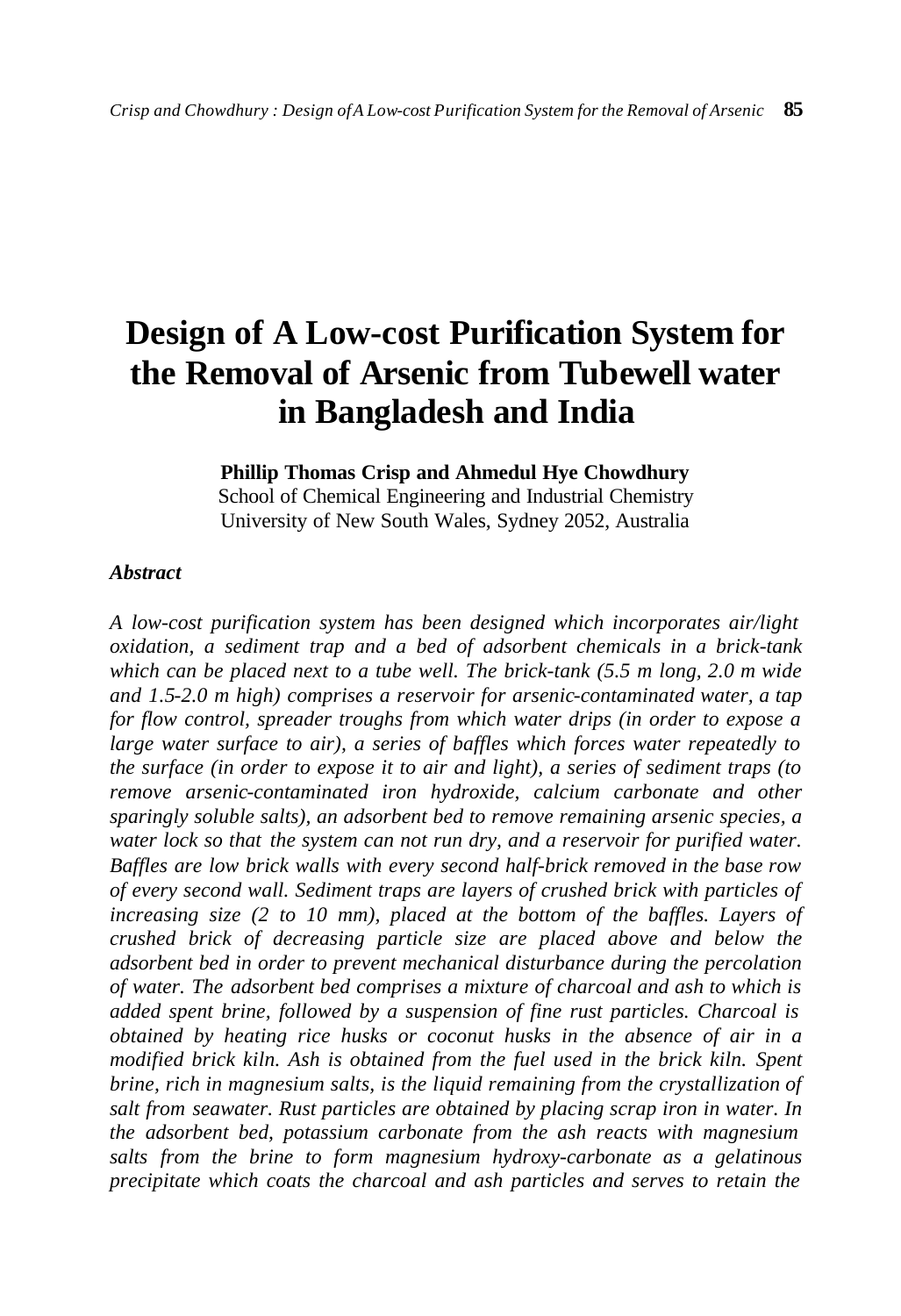*fine particles of rust. Considerable oxidation of arsenite to arsenate ions occurs in the baffles due to the action of light and oxygen, perhaps assisted by microbial activity. Most arsenic(V) and some arsenic(III) species precipitate with iron(III) hydroxide and are retained in the crushed brick of the sediment trap. Remaining arsenic is retained as magnesium arsenate, iron(III) arsenite and iron(III) arsenate in the adsorbent bed. The adsorbent bed does not clog with particles, since iron and calcium salts have already been removed. The design allows treatment of 750 L of water each day, with long residence time (~10 days) and low linear flow rates, in order to maximize air/light oxidation, sedimentation and adsorption processes.*

#### **INTRODUCTION**

Arsenic in water from tube wells in Bangladesh<sup>1,2,3</sup> and West Bengal<sup>4,5,6</sup> is currently poisoning around 20 million people<sup>7,8,9,10,11,12,13</sup>. Symptoms of arsenic poisoning have already reached epidemic proportions and cataclysmic effects are predicted if the majority of people in affected areas are not soon provided with safe drinking water $14$ .

Water purification techniques using membrane systems, coagulationflocculation<sup>15,16</sup> and other advanced systems<sup>17</sup> may find use in large-scale water treatment for towns and cities but are not appropriate to the treatment needs of the majority of the population, who live in small villages or on farms. Smallscale systems for purifying the water for a single household have been demonstrated<sup>18,19</sup>, but these systems have two disadvantages. They are timeconsuming, reducing time available for family care and education, especially for women. Secondly, they are expensive by the standards of the region, especially for initial purchase of equipment. Due to the widespread poverty amongst the affected people, arsenic removal from groundwater must be accomplished at very low cost, using materials that are either widely available or capable of being produced with only minor modifications to existing production techniques. Materials that can be made using few resources other than human labor are favored. A second consideration is that water treatment should be accomplished on a scale that allows sharing of duties by several families and hence minimum time-wasting activities. The purification system described in this paper is designed to meet these objectives.

The design has two components: the physical design of a water treatment tank that can be constructed next to a tube well, and the chemical design of an adsorbent bed of harmless low-cost chemicals which can trap and remove arsenic species from the water. The design allows 750 L volumes of water to be treated each day, sufficient for several families, who could share costs of construction and maintenance.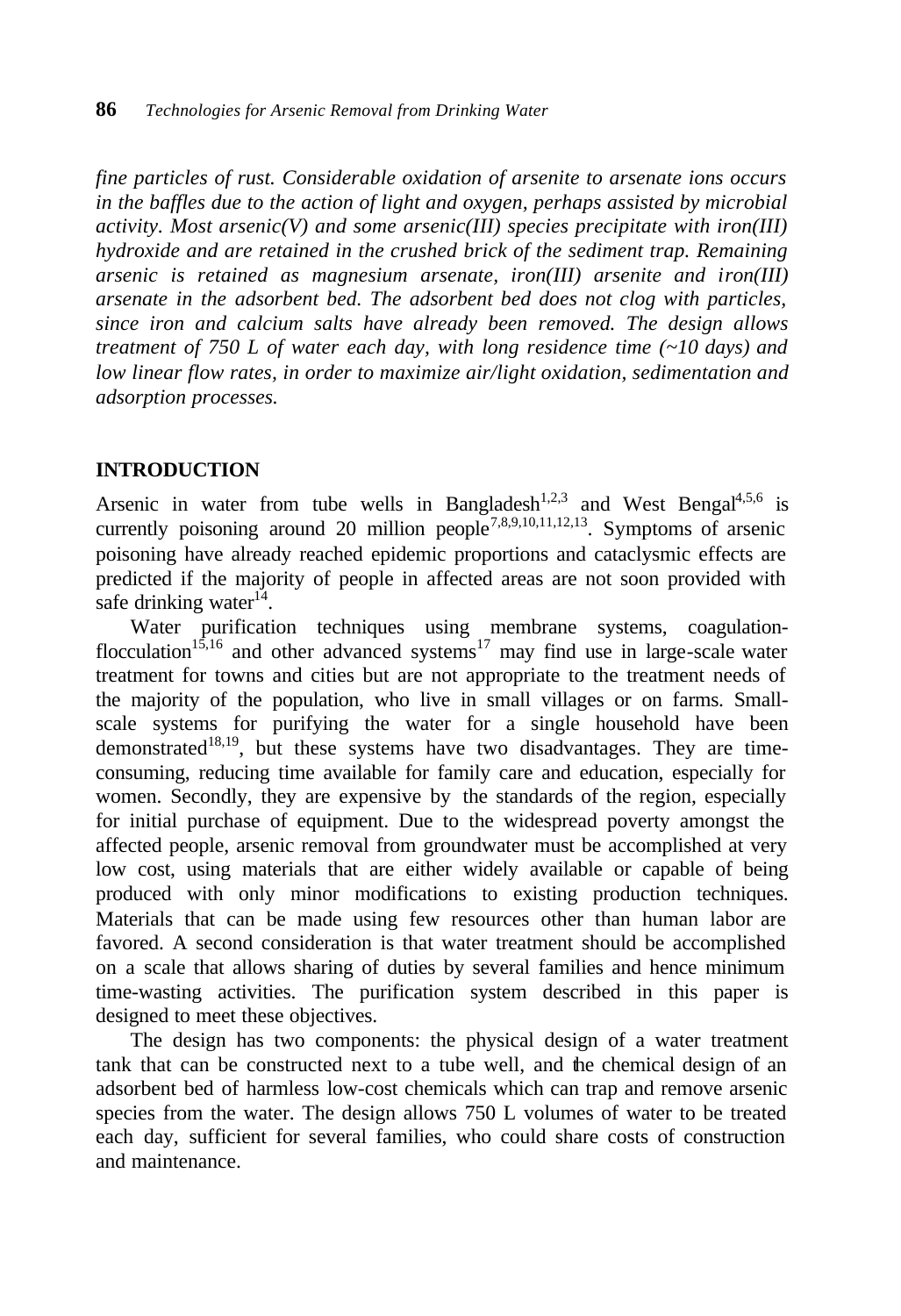## **COMPONENTS OF THE PURIFICATION SYSTEM**

## **Water Treatment Tank**

The water treatment tank (Figures 1 and 2) is constructed in stages as follows:



**Figures 1 : Water treatment system.**



**Figure 2 : Water treatment system in plan view (a) and cross-sectional view**  All Dimensions are in mm.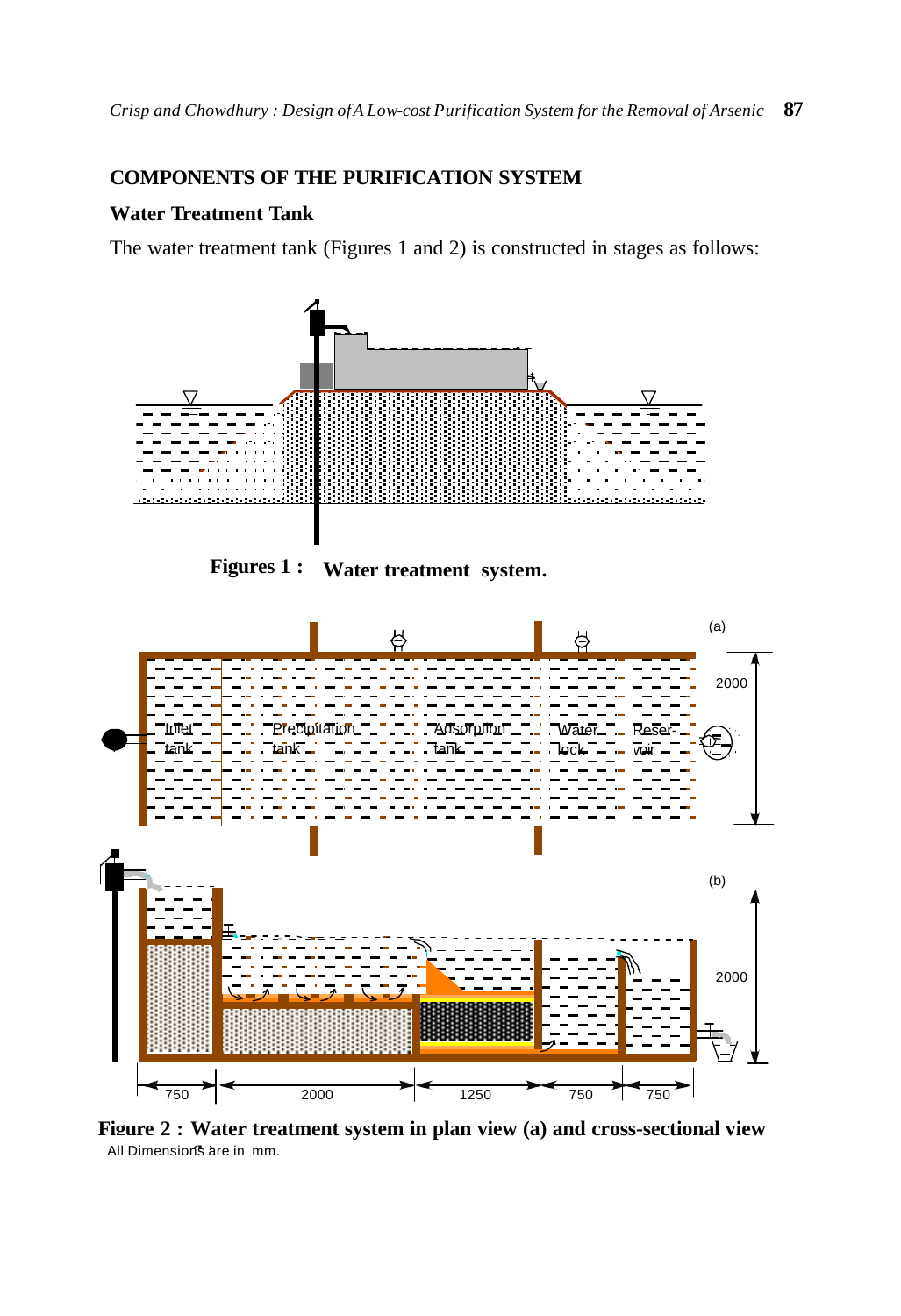## **Mound**

Since Bangladesh and West Bengal are subject to regular flooding and clean water supplies are critical during times of inundation, the water treatment tank should be built on a mound of earth, the top of which is comfortably above the maximum flood level recorded in the area. It is likely that global climate change is occurring and that flooding will become more severe in the future. Since the mound will be subject to frequent human traffic and will be prone to erosion in times of flood, the mound should preferably be paved with brick. The top of the mound should be flat, to accommodate the treatment tank (5.5 m x 2.0 m) and should allow a sufficient walkway (minimum 2 m) around the tank for traffic and maintenance. The soil in the mound should be allowed to compact fully before further construction (Figure 1).

## **Tube Well**

A tube well should be sunk at one end of the mound, so that there is space for the treatment tank next to it (Figure 1). The tube well should terminate with its outlet 2.2 m above the top of the mound. Since it is necessary to manually operate the pump in the top of the tube well, a brick platform and a set of steps should be constructed to allow easy access for pumping. Even during times of flood, no surface water should enter the tube well due to the compacted earth around it.

#### **Outer Structure**

The tank should be constructed from double brick, in order to provide strength. Bricks with low porosity and grout containing a large proportion of cement should be used in order to reduce water permeability. Sealing of the structure need not be perfect, but low permeability will make the system more efficient and longer lasting.

The tank is rectangular in shape, 2.0 m x 5.5 m, with walls 1.5 m high, rising to 2.0 m at the inlet tank (Figures 1 and 2). Construction begins by cementing together a base layer of bricks (or using an area of the paving bricks), and then adding another layer of bricks with grout between them. It may be desirable to incorporate a sheet of plastic into the base of the structure as a sealant, since leaks would be difficult to detect at the bottom of the tank. The walls are then constructed on the base, taking care to seal the joints. It is desirable to buttress the outer walls with tapering brick supports at right angles to the walls, especially in the center of the larger tanks.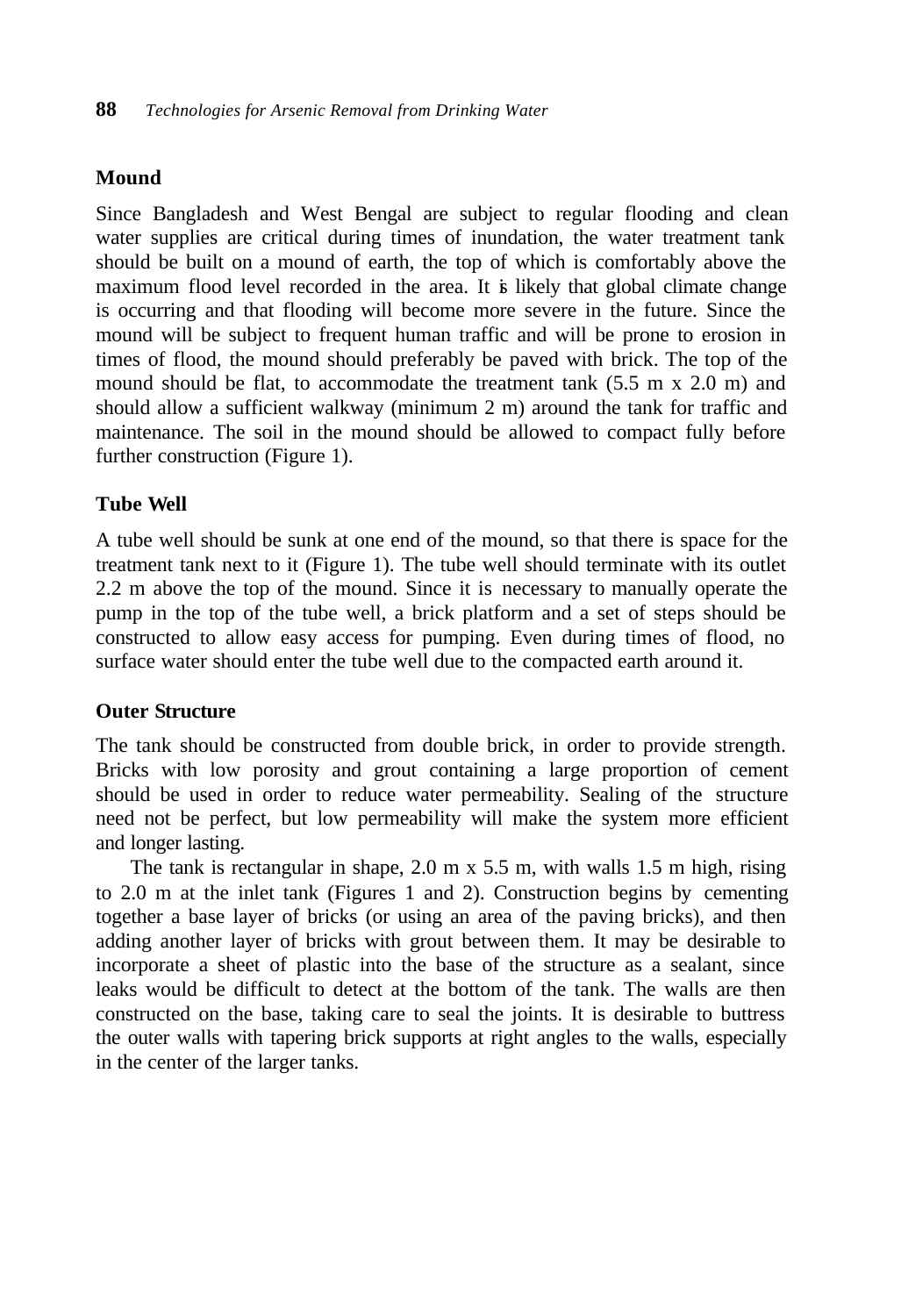## **Internal Structure**

The internal walls are constructed at the same time as the outer walls, so that the fresh cement will bind all components together. The only exceptions are the internal baffles of the precipitation tank. Four internal walls are required to provide the inlet reservoir, the precipitation tank, the absorption tank, the water lock and the reservoir for purified water (Figure 2). The minimum width for an internal structure of full height is 0.75 m, to allow access for maintenance.

The inlet reservoir is filled with dirt until only 0.5 m depth remains, the dirt is compacted and a brick floor cemented into place. The precipitation tank is filled to half its depth with compacted dirt and a brick floor similarly constructed, followed by a series of five vertical baffles. Gaps are left at the bases of oddnumbered baffles by omitting each second half-brick in the bottom brick layer. This allows water to alternately pass through the base and over the top of successive baffles.

## **Drip Troughs**

The spout from the tube well delivers water to a trough, which extends across the 2-m width of the inlet tank and is shaped so that water dips evenly off its entire width. This ensures maximum absorption of oxygen from the atmosphere. Similar drip troughs are constructed beneath the tap from the inlet tank and at the end of the precipitation tank.

## **Sediment Trap**

The precipitation tank is filled to a depth of 0.25 m with layers of crushed brick, the bottom layer being 10-mm diameter and the top 2 mm diameter. This allows free migration of liquid in the lowest layer, while maintaining adequate particle trapping in the top layer.

#### **Taps**

A brass tap with a washer, seat and handle is used to set the flow rate of water through the system at the bottom of the inlet tank. A tap, in the simplest form, comprising a short length of plastic tubing with a stopper, is required in the wall of the purified water reservoir, and two others should be inserted near mound level in the precipitation tank and the water lock, to allow draining of the system for maintenance.

## **Covering**

In order to prevent insects and other animals entering the tank, timber structures supporting mosquito netting should be kept on top of the tanks at all times. A durable covering (Figures 1 and 2) would be provided by five timber frames,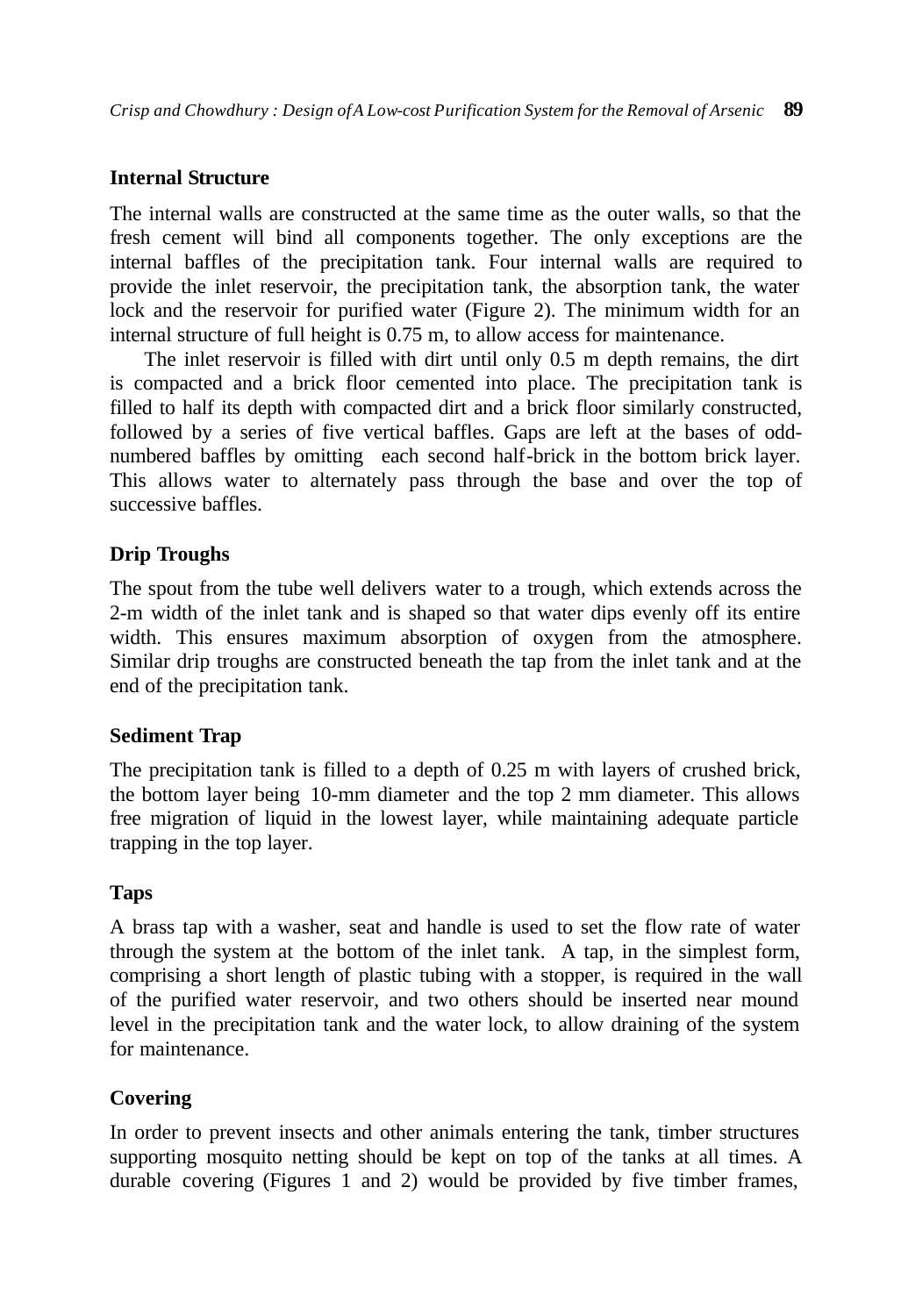each 2 m wide and the length of each tank, with cross supports at approximately 0.5 m intervals. To each is fixed a layer of mosquito netting between two layers of wire gauze (e.g. chicken wire). Metal hooks could be inserted in the brickwork of the tank during construction to provide anchor points for ropes which hold the covering in place during high winds. The covering should be carefully maintained in order to prevent spread of water-borne diseases or use of the tank by disease vectors such as mosquitoes. Birds and other animals will be attracted to the treatment tank and may defecate on the mesh screen. The cover for the last section, containing purified water, must be continuous and totally animal-proof. Tube wells are typically housed in a roofed structures, but this would greatly reduce ultraviolet radiation intensity and should be avoided.

#### **Adsorbent bed for Arsenic Removal**

The adsorbent bed (Figure 2b) is inserted into the treatment tank after the cement of the latter has thoroughly set and all other components are in place. There must be as little disturbance as possible to the adsorbent bed after it has been installed. The following sections describe the design for a low-cost adsorption bed based on available materials. Other adsorbents, such as iron filings, finely-chopped tin cans, aluminum oxide and treated clays, could be substituted, if available. The bed should not clog with particles (largely iron(III) hydroxide and calcium carbonate) as has occurred with other adsorption systems tested in the region, since reactions with the atmosphere should have proceeded almost to completion in the precipitation tank. A large proportion of the arsenic species in the water should also have been removed with the sediment forming in the precipitation tank, reducing the load on the adsorption bed.

#### **AQUEOUS CHEMISTRY OF ARSENIC**

Arsenic occurs in groundwater in two forms: arsenite  $(AsO<sub>3</sub><sup>3</sup>)$  and arsenate  $(AsO<sub>4</sub><sup>3</sup>)$  ions, often referred to as arsenic(III) and arsenic(V) species due to the oxidation number of the central arsenic atom<sup>20</sup>. The chemistry is complicated<sup>21</sup> by the fact that each ion can acquire from water one or more protons, depending on the acidity, to yield a series of chemical species:

| Arsenic(III) series | $\text{AsO}_3^3$             | HAsO <sub>3</sub> <sup>2</sup> | $H_2AsO_3$ | $H_3AsO_3$ |
|---------------------|------------------------------|--------------------------------|------------|------------|
| $Arsenic(V)$ series | $\text{AsO}_4$ <sup>3-</sup> | HAsO <sub>4</sub> <sup>2</sup> | $H_2ASO_4$ | $H_3AsO_4$ |

At the acidity of drinking water, the dominant arsenic(III) species is the neutral compound  $H_3AsO_3$  and the dominant arsenic(V) species are the ions  $HAsO<sub>4</sub><sup>2</sup>$  and H<sub>2</sub>AsO<sub>4</sub>. However, all arsenic(III) species coexist and rapidly interconvert, as is the case for arsenic(V) species. The arsenic(III) and arsenic(V) series can also interconvert. This is more difficult since oxidation or reduction processes are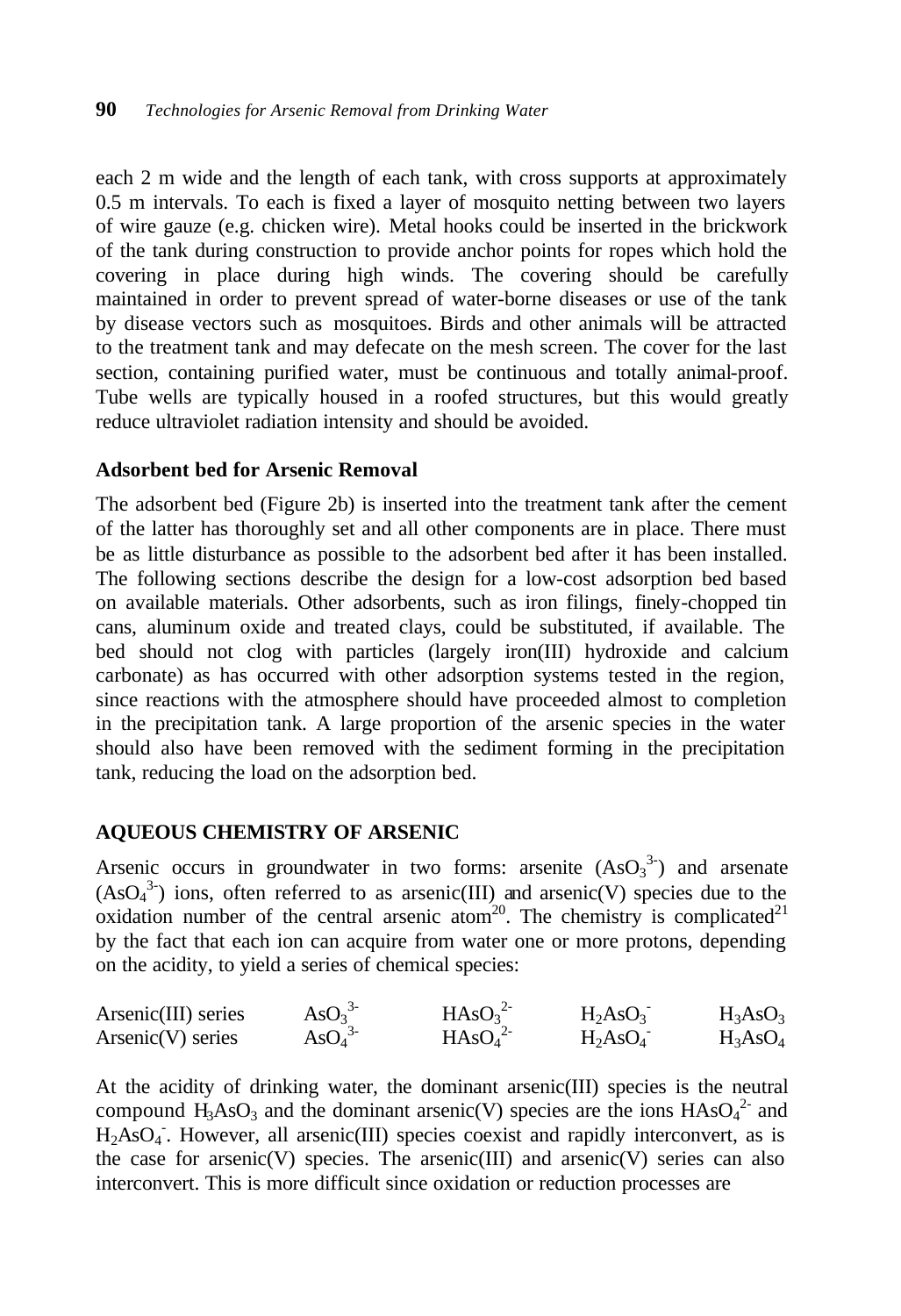required, but conversion occurs slowly in rocks, groundwaters and surface waters due to the influence of minerals<sup>22</sup>, microorganisms and atmospheric oxygen<sup>23</sup>. Arsenic(III) compounds are more toxic than arsenic(V) compounds<sup>24</sup>, by a factor of about ten. The proportion of arsenic(III) in well water typically ranges between 50 and 90%.

The idea of using harmless metal ions, such as iron<sup>4,25,26,27,28,29</sup>, copper<sup>24</sup>, manganese<sup>30,31,32</sup> or aluminum<sup>33</sup>, to trap and remove arsenic species from drinking water as their insoluble salts is attractive since the chemicals required are inexpensive. Other metals with somewhat more soluble arsenic salts, such as magnesium and calcium, are also worthy of examination. Metal salts have been used for large-scale treatment of wastewaters for arsenic removal, for example, in the mining industry. The problem is that the metal salts of arsenic(III) and  $\arcsin(V)$  have widely different solubilities<sup>34, 35</sup> and it is necessary to choose metals carefully. Arsenic(V) salts (metal arsenates) are generally less soluble than arsenic(III) salts (metal arsenites)<sup>36</sup>. It is vital, however, that arsenic(III) compounds be removed since they are the more dangerous.

Sparingly soluble metal arsenites and arsenates in equilibrium with water near neutral pH, generally yield concentrations of dissolved arsenic species greater than those acceptable in drinking water (currently 50 µg/L; proposed 20, 10 and 5 µg/L). On the other hand, binding of arsenic species to solid surfaces by adsorption may be extremely strong, since adsorption processes are not limited by the thermodynamics of solubility products, and adsorption is frequently better for reducing the concentration of dissolved arsenic species than precipitation.

Many ions in natural waters, particularly phosphate, may interfere with adsorption processes involving arsenic species. Even chloride and sulfate may influence adsorption. Sufficient excess adsorption capacity must be available or selective adsorbents used. Growth of algae in sections of the treatment system may be beneficial for removing phosphate ions.

Calcium ions and hydrogen-carbonate ions are abundant in well waters. When a well water is exposed to the air, carbon dioxide is lost and calcium carbonate precipitates. Iron(II) ions, also abundant in well waters, are slowly oxidized by oxygen in the air, especially in the presence of light, forming iron(III) hydroxide which precipitates with the calcium carbonate. Large amounts of aqueous arsenic species are adsorbed by iron(III) hydroxide/calcium carbonate mixtures as they precipitate. Typically, half the arsenic(III) and nearly all the arsenic(V) species are removed.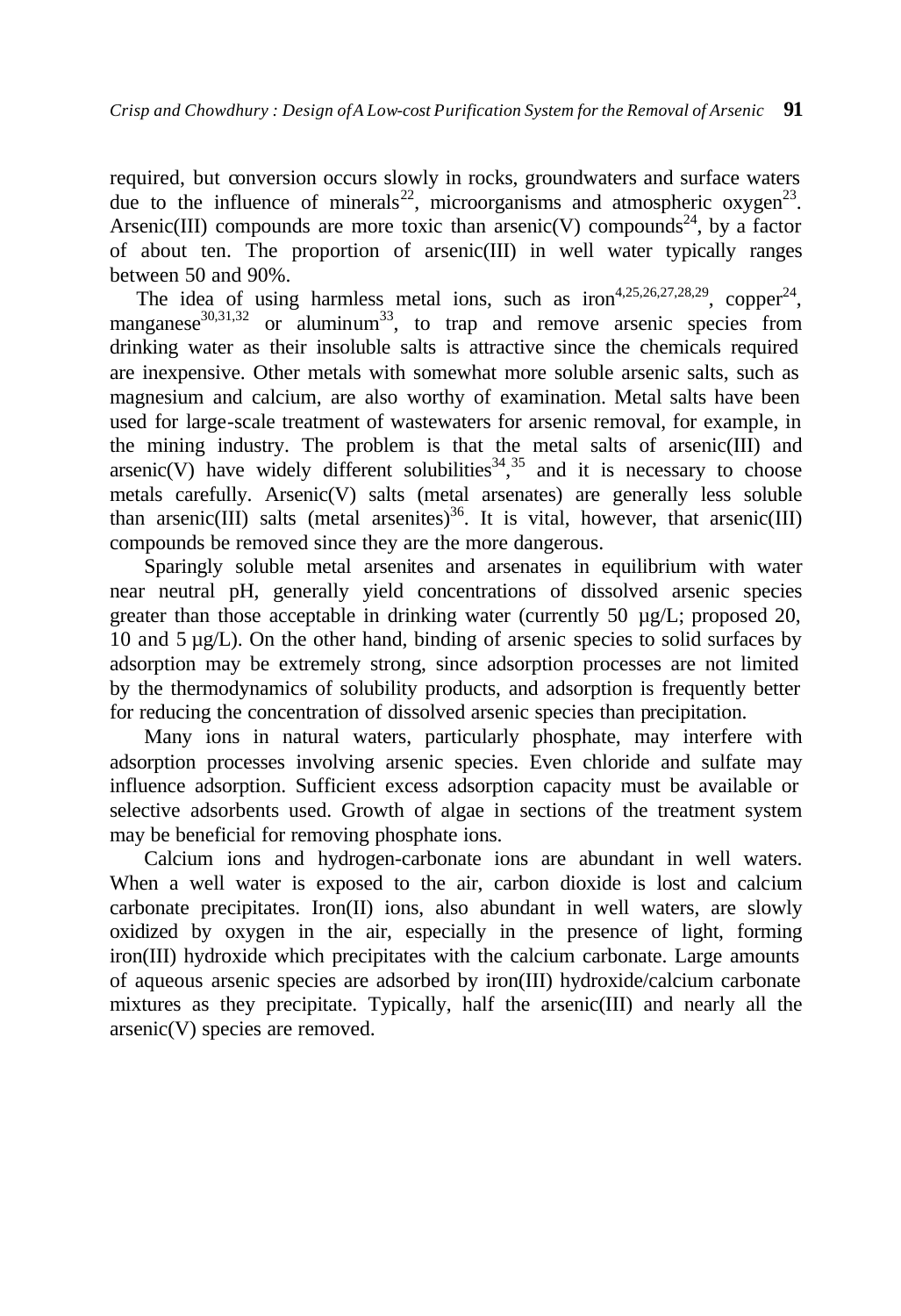## **DESIGN AND CONSTRUCTION OF ADSORBANT BED**

#### **Chemicals for the Adsorbent Bed**

In most areas of Bangladesh and India, no money is available for the purchase of imported chemicals or treatment devices. It is essential to use chemicals that can be made locally, from materials that are free or widely available at little cost, e.g. agricultural wastes. The chemicals chosen for construction of the adsorbant bed are:

- *Charcoal*, from heating coconut or rice husks in an oven the absence of air,
- **Ash, from combustion of coconut or rice husks in air,**
- **Magnesium salts, from the brine left after the recovery of salt from sea** water, and
- Rust, from clean scrap iron placed in water and exposed to the air.

Charcoal is a well-known adsorbent for organic compounds and may weakly adsorb arsenic species. Its main value is as a porous material to provide a large surface area on which to deposit other chemicals. Ash contains several percent by weight of potassium carbonate, a chemical critical for construction of the proposed adsorbent bed. Mineral particles, such as silica, will help to provide bulk and surface area for the adsorption bed. A brick kiln could be modified to produce charcoal and ash, using available agricultural wastes. Rice husks, for instance, could be burnt beneath the kiln to produce ash and heat for pyrolysis of other rice husks in the kiln chamber to produce charcoal.

Magnesium ions occur in seawater at a concentration of 1.27 g per litre<sup>36</sup>. After salt has been crystallized from seawater, the remaining liquid is greatly enriched in magnesium salts, principally magnesium chloride. The liquid is usually discarded to the sea, but could be inexpensively dried in the sun to yield a damp solid (magnesium chloride, the principal salt absorbs moisture from the air) and transported throughout the region. Production of magnesium chloride would provide additional income for impoverished salt workers.

Rust can be prepared by heating scrap iron in a fire (perhaps with rice husks in a modified brick kiln) to burn off paint, oil or metal plating, and then the clean iron can be placed in water in a shallow container to allow easy access by atmospheric oxygen. Addition of small amounts of acidic materials such as lemon juice may promote more rapid rusting. The slurry of rust particles settling to the bottom is collected and used. Lumps of clean scrap iron could be reused until they had corroded completely.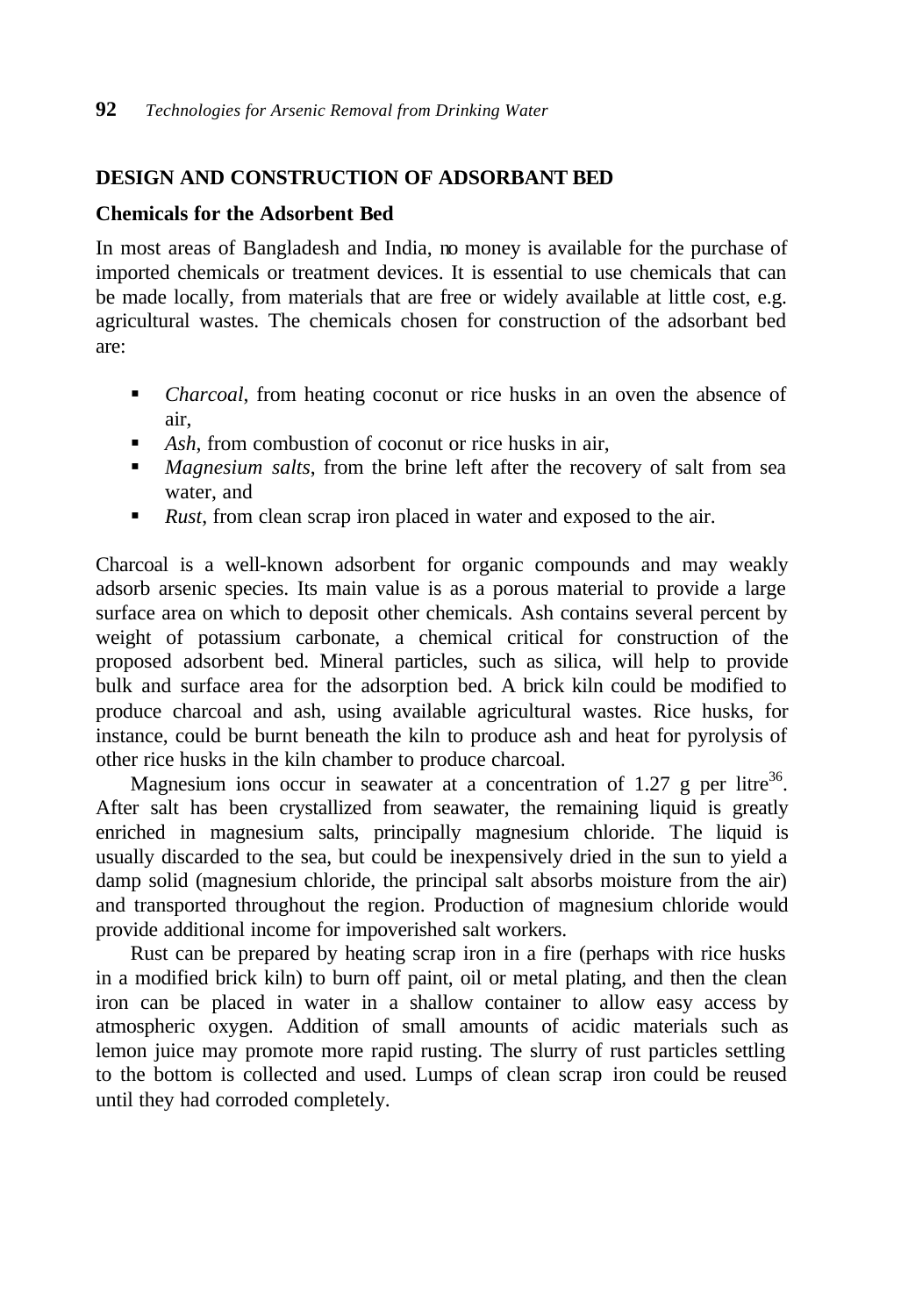#### **Construction of the Adsorbent Bed**

The adsorbent bed (Figure 2b) is constructed by mixing together charcoal and ash, then moistening the mixture with water to dissolve the potassium carbonate in the ash and allow it to soak into the pore spaces in the charcoal particles. A concentrated solution of magnesium ions, prepared by mixing impure magnesium chloride with a little water, is then added to the wet charcoal/ash and the combined materials further mixed. At this stage, magnesium ions and carbonate ions will react to form magnesium hydroxy-carbonate<sup>37</sup>, which will deposit on and within the charcoal particles. The reaction conditions must be optimized to obtain the maximum surface area of magnesium hydroxy-carbonate, a white gelatinous solid.

The base of the adsorption tank must now be prepared to receive the adsorbent bed. The problem is that the adsorbent is in the form of fine particles and will wash away unless the particles are anchored in some manner. Rock, gravel and sand are not available in most areas due to the abundance of deltaic silt deposits; however, bricks are made from clay silts and are a common building material. Bricks can be crushed and sieved to yield fractions with different particle-size ranges. Anchoring the bed can be achieved by means of layers of crushed brick. A layer of coarsely crushed brick (~10 mm particle diameter; 50 mm thickness) is placed in the bottom of the treatment tank, extending through the holes at the bottom of the wall separating the water lock. On top of this is placed a layer of medium crushed brick (~3 mm particle diameter; 50 mm thickness) and a third layer of fine crushed brick  $(-1)$  mm particle diameter; 50 mm thickness). It is important that the layers be level, uniform in thickness and continuous. If there are any gaps or other defects, water and particles of adsorbent will channel through them, reducing the efficiency of the bed.

The magnesium-treated mixture of charcoal and ash is now poured on top of the fine layer of crushed brick in the treatment tank. Water is carefully added so that the surface of the bed is not disturbed and the tank is filled with water to the top of the charcoal/ash bed.

The next stage is to incorporate particles of rust (hydrated iron oxide) into the bed. A slurry of rust particles in water is now added carefully to the bed. The rust particles will percolate part of the way through the bed and be retained by the charcoal and magnesium hydroxy-carbonate. The bed should be allowed to stand for several days to compact.

Fine, medium and coarse particles of brick, in that order, are now added to the bed as successive layers, to form a mirror image of the layers below (Figure 2b). The purpose is to stabilize the top of the bed and prevent erosion and channeling, both of which would reduce efficiency. Finally a heap of coarse brick is placed next to the wall from which water enters the tank, in order to spread the inflow of water and prevent damage to the adsorbent bed.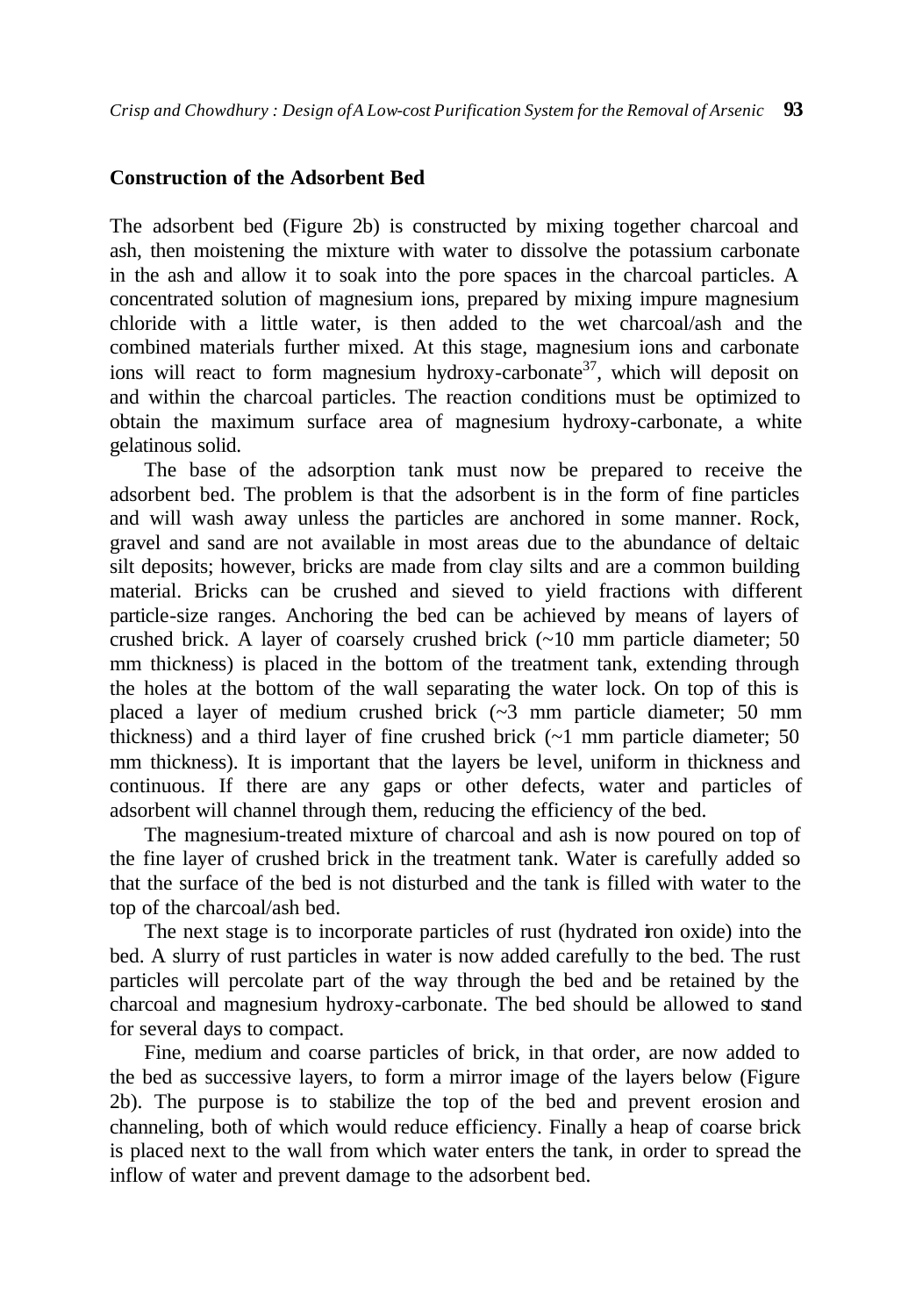#### **Chemistry of the Adsorbent Bed**

The chemistry will involve principally the magnesium hydroxy-carbonate and the hydrated iron oxide. Arsenic(V) ions are expected to exchange with carbonate and hydroxide ions at the particle surfaces, becoming trapped as highly-insoluble magnesium arsenate, and releasing harmless ions in their place. However, magnesium arsenite is slightly soluble and it is likely that only a small amount of arsenic(III) will be retained as magnesium salts. It is the task of the rust particles to retain most of the arsenic(III) species, principally by adsorption<sup>38</sup>. Iron(III) arsenite is highly insoluble in water and surfaces containing iron(III) species should be readily available in the rust particles embedded in a matrix of magnesium hydroxy-carbonate. In areas where well waters are already rich in iron, there may be no need to add particles of rust.

Oxidation of arsenic(III) to arsenic(V) species will occur between the baffles in the precipitation tank due to the direct action of sunlight and oxygen from the air, or as a result of trace quantities of hydrogen peroxide and other oxidized species generated. Oxidation reactions are catalyzed by particle surfaces containing iron(III) species.

Algae and bacteria are expected to grow in all chambers of the treatment tank, forming a layer on top of the crushed bricks and the tank walls. Provided air is available, biological activity is likely to stimulate oxidation processes and may contribute to the conversion of arsenic(III) to less-toxic arsenic(V) compounds which can be more easily removed. Removal of excess algae may be a major maintenance task.

#### **OPERATION OF THE SYSTEM**

The inlet tank (750 L) is filled with water from the tube well. The flow of water from the tank is set by the tap at the base to approximately 1.5 L/min, so that the entire volume flows into the system during the most brightly-lit hours of the day, say from 8 a.m. until 4 p.m.. Purified water is available soon after the day's treatment begins.

The water volumes in the sections of the treatment system are: inlet tank  $(0.75 \text{ m}^3)$ , precipitation tank  $(\sim 2.25 \text{ m}^3)$ , adsorption tank  $(\sim 2.75 \text{ m}^3)$ , water lock  $(1.5 \text{ m}^3)$  and reservoir  $(0.75 \text{ m}^3)$ , making a total volume of approximately 8 m<sup>3</sup>. If  $0.75 \text{ m}^3$  of water are passed into and out of the system each day, the residence time is approximately 10 days. If smaller volumes of water are required, the flow rate can be reduced, so that greater residence time is available in the system, leading to more efficient operation.

It is expected that most of the arsenic(V) and around half of the arsenic(III) in the well water will precipitate with the iron hydroxide in the precipitation tank.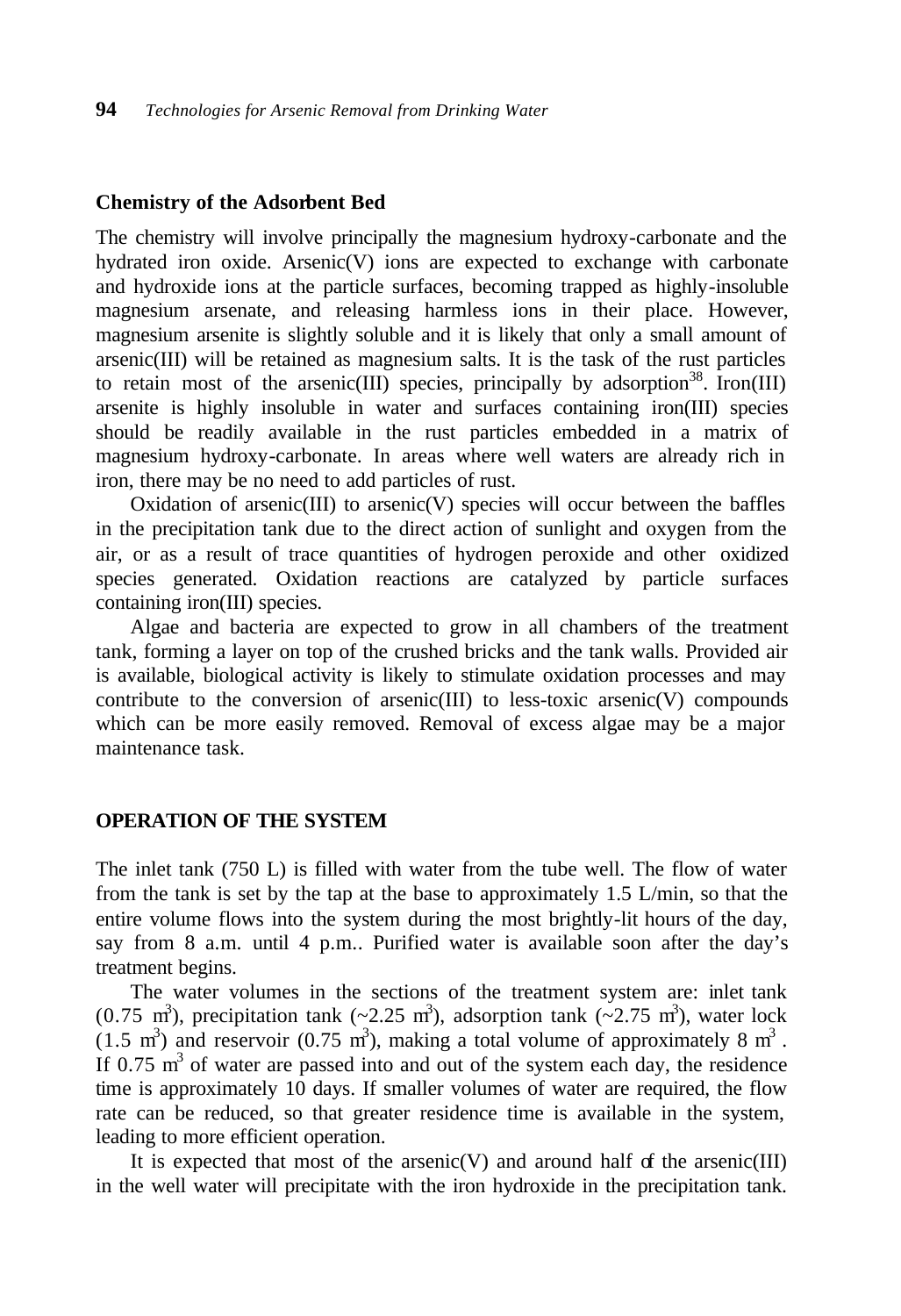The greater the extent of oxidation of arsenic(III), the greater the removal efficiency. The role of the adsorption tank is to eliminate virtually all of the remaining arsenic(III) and any traces of arsenic(V) species.

If the tap for purified water is left open accidentally, the water level will drop to the level of the tap but will not cause the treatment tank to dry out. If the adsorbent bed in the treatment tank should dry out, it would probably channel and lose efficiency. Provided the tank is in daily use and checked regularly, the adsorption bed should never dry out.

It is important that the purified water be free from suspended particles of iron hydroxide or other minerals, since arsenic species may be adsorbed on mineral surfaces and may dissolve in the hydrochloric acid in the human stomach following ingestion. Arsenic species which have been removed from solution as insoluble material could be remobilized in the human body.

## **CONCLUSION**

The design described in this paper attempts to extract maximum benefits from air, ultraviolet radiation, natural iron(II) ions and time, allowing spontaneous reactions to go virtually to completion, then eliminating remaining traces of arsenic by means of simple adsorbents.

Construction of a treatment tank will be time consuming and will require a high level of practical skills in bricklaying and manipulating powdered materials. However, skilled human labour should be available and necessary crafts could be learned. The cost of materials for a treatment tank is modest, especially if shared between a community of users. Most materials should be available locally or able to be manufactured locally. Once skilled workers develop the necessary techniques, rapid construction of treatment tanks should be possible. Only a fraction of the tube wells in affected areas require treatment tanks to be fitted: those for providing drinking water. Contaminated wells can be used for washing and other purposes.

A scale model of the treatment system described in this paper is currently being constructed and will be tested with simulated well waters. The adsorbent properties of magnesium hydroxy-carbonate and rust particles are also being evaluated. The treatment tank should be able to accommodate any type of adsorbent bed, and its development is independent of the final composition of the adsorbent. The retention times required in the precipitation tank for waters with different iron(II), calcium and hydrogen-carbonate ion concentrations are not known. The efficiency and long-term performance of the adsorbent bed also must be assessed. Extensive practical testing of the design will be needed to identify optimum components and the best manner for combining them.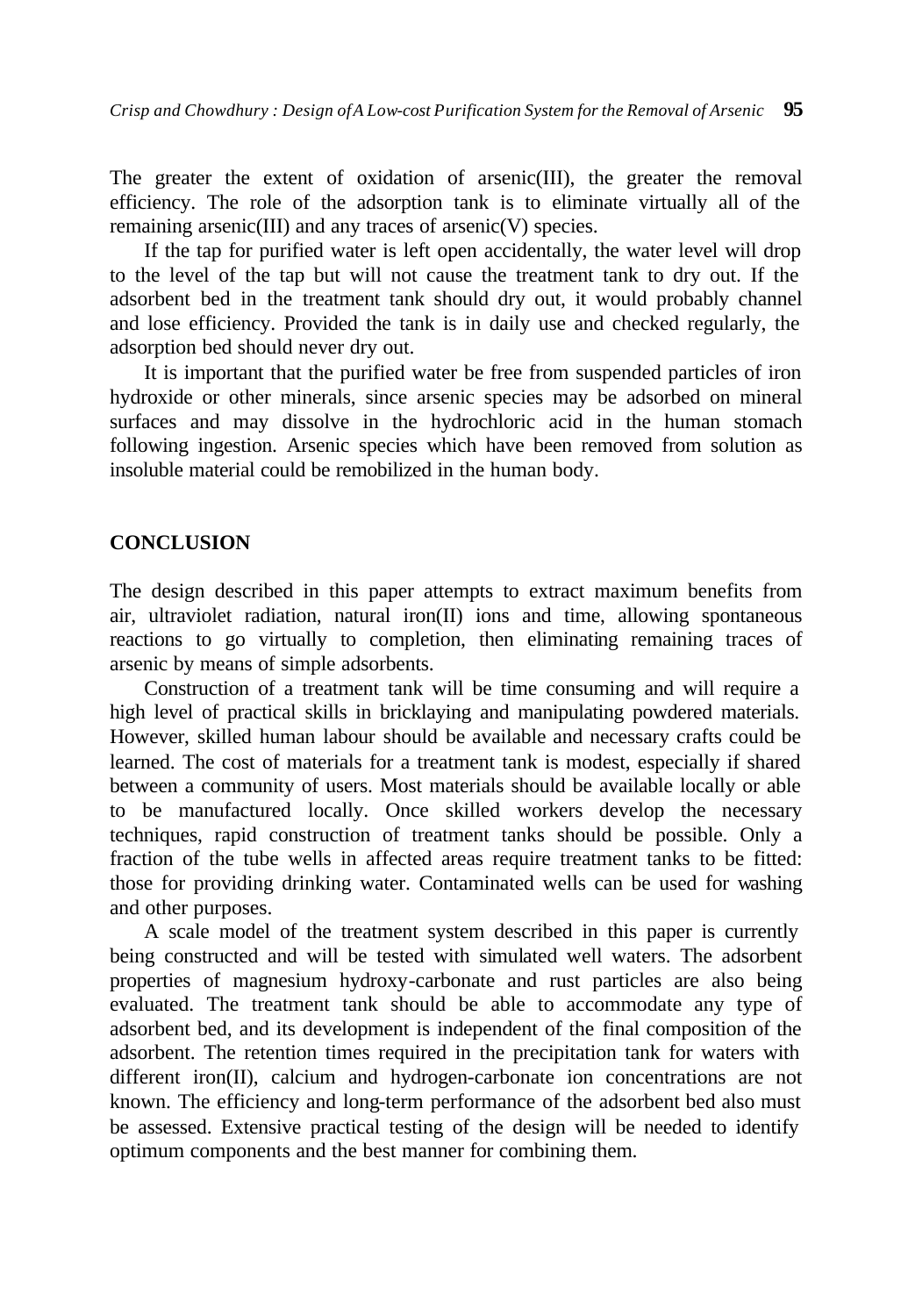#### **ACKNOWLEDGEMENTS**

The authors would like to thank Prof. M. Feroze Ahmed (BUET, Dhaka), Prof. Bob Robbins and Prof. Tam Tran (UNSW, Sydney) and Prof. Pritam Singh (Murdoch University, Perth) for their helpful comments.

#### **REFERENCES**

 $\overline{a}$ 

- 1. M. M. Karim, "Arsenic in groundwater and health problems in Bangladesh", *Water Res.* 34(1) 304-310, 2000.
- 2. T.E. Bridge and M.T. Husain, "Groundwater arsenic poisoning and a solution to the arsenic disaster in Bangladesh", http://www.dainichi-consul.co.jp, 2000.
- 3. A.Z.M. Iftikhar Hussain, "Arsenic contamination of ground water in Bangladesh", http://www.dainichi-consul.co.jp, 2000.
- 4. S.P. Panda, L.S. Deshpande, P.M. Patni and S.L. Lutade, "Arsenic removal studies in some ground waters of West Bengal, India", *J Environ. Sci. Health* A32(7) 1981-1987, 1997.
- 5. P. Bhattacharya, D. Chatterjee and G. Jacks, "Occurrence of arseniccontaminated groundwater in alluvial aquifers from Delta Plains, Eastern India: options for safe drinking water supply", *Water Resources Develop.* 13(1) 79-92, 1997.
- 6. D. Das, A. Chatterjee, B.K. Mandal, G. Samanta, D. Chakraborti and B. Chanda, "Arsenic in ground water in six districts of West Bengal, India: the biggest arsenic calamity in the world. Part 2. Arsenic concentrations in drinking water, hair, nails, urine, skin scale and liver tissue (biopsy) of the affected people", *Analyst* 120(3) 917-924, 1995.
- 7 . F. Pearce, "Death and the devil's water" *New Scientist* 16 Sep, 1995, 14.
- 8 . F. Pearce, "Wells that bring nothing but ills" *Guardian Weekly* 2 Aug 1998, 22.
- 9. S. Goldenberg, "Death by a thousand drops", *Guardian Weekly* 27 Jul 1997.
- 10. S. Beard, "Safe to drink", *New Scientist* 28 Mar 1998, 10.
- 11. W. Lepkowski, "World Bank takes on arsenic poisoning", *Chem. Eng. News* 9 Nov 1998, 12.
- 12. F. Pearce, Danger in every drop", *New Scientist* 12 Feb 2000, 16-17.
- 13. W. Lepkowski, "Arsenic crisis in Bangladesh" *Chem. Eng. News* 16 Nov 1998, 27.
- 14. S.M. Rahman, "Arsenic in Bangladesh ground water: the world's biggest arsenic calamity", http://www.dainichi.consul.co.jp, 1999.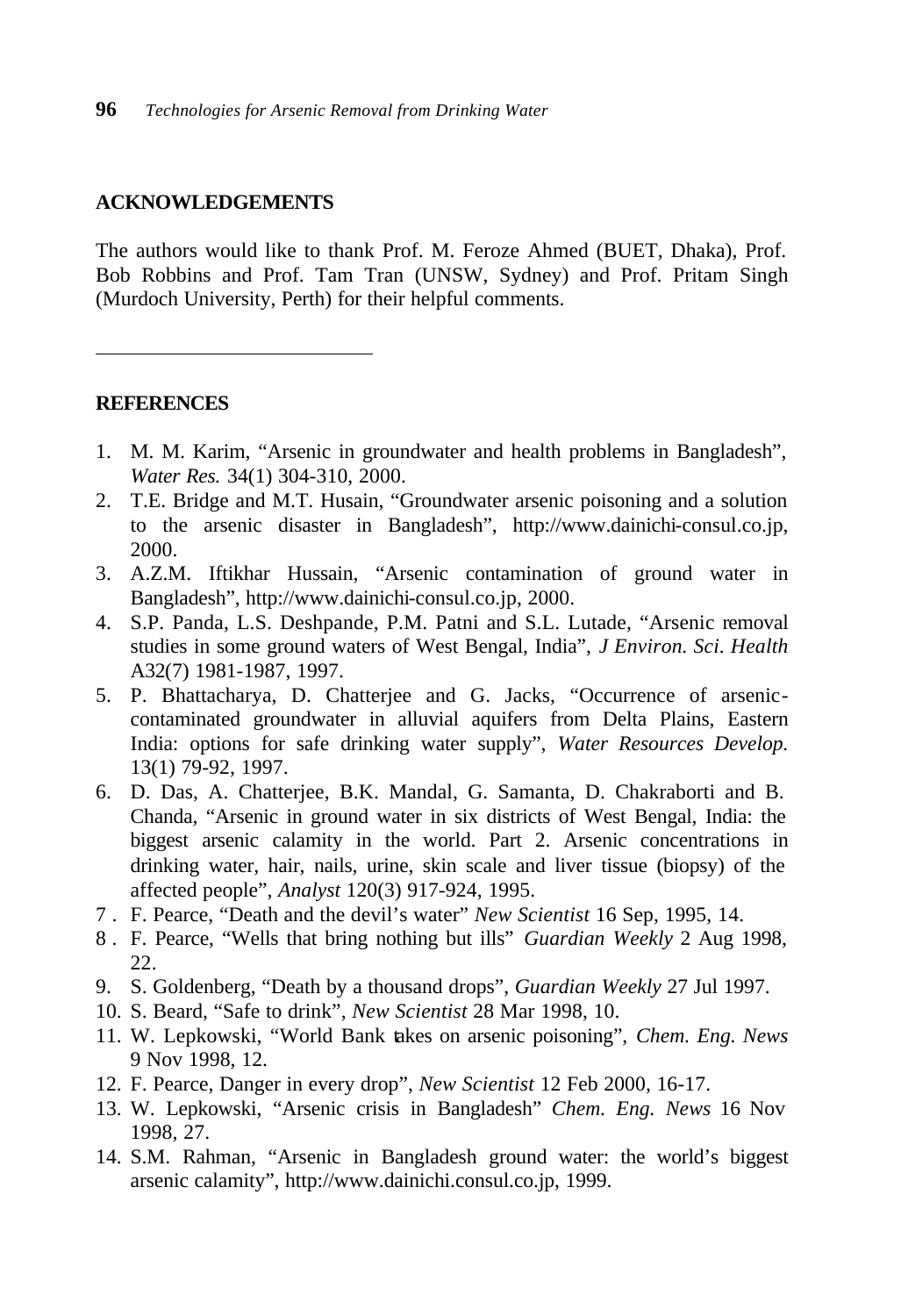15. A.M. Sancha, "Removal of arsenic from drinking water supplies: Chilean experience", *Int. Water Assoc.* 18(1) 621-624, 2000.

 $\overline{a}$ 

- 16. S. Karcher, L. Caceres, M. Jekel and R. Contreras, "Arsenic removal from water supplies in Northern Chile using ferric chloride coagulation", *Water Environ. Management* 13(3) 164-169, 1999.
- 17. M. Jeckel and R. Seith, "Comparison of conventional and new techniques for the removal of arsenic in a full-scale water treatment plant", *Int. Water Assoc.* 18(1) 628-632, 2000.
- 18. G.H. Khoe, M.T. Emett, M. Zaw and P. Prasad, "Arsenic removal from tubewell water in Bangladesh", AusAID Report, Australian Nuclear Science and Technology Organisation and CRC for Waste Management, August 1999.
- 19. BAMWSP/DFID/WaterAid, "Rapid assessment of household level arsenic removal technologies", Phase 1 – Final Draft Report, WS Atkins International Ltd, January 2001.
- 20. D.B. Vance, "Arsenic chemical behavior and treatment", http://www. 2the4.net/arsenicart.htm, 2000
- 21. N.N. Greenwood and A. Earnshaw, "Chemistry of the Elements", Pergamon Press, Oxford, ch. 13, 1984.
- 22. US Geological Survey, "Arsenic in ground water of the Willamette Basin, Oregon: Geochemistry of arsenic", http://oregon.usgs.gov/pubs, 2000.
- 23. H. Madiec, E. Ceperto and D Mozziconacci, " Treatment of arsenic by filter coagulation: a South American advanced technology", *Water Supply* 18(1-2), 2000.
- 24. G.N. Manju, C. Raji and T.S. Anirudhan, "Evaluation of coconut husk carbon for the removal of arsenic from water", *Water Res* 32(10) 3062-3070, 1998.
- 25. J.G. Hering, P.Y. Chen, J.A. Wilkie, M. Elimelech and S. Liang, "Arsenic removal by ferric chloride", *Am. Waste Water Assoc.* April, 155-167, 1996.
- 26. U. Rott and M. Friende, "Eco-friendly and cost-efficient removal of arsenic, iron and manganese by means of subterranean ground-water treatment", *Int Water Assoc.* 18(1) 632-635, 2000.
- 27. A. Joshi and M. Chaudhuri,"Removal of arsenic from ground water by iron oxide-coated sand", *J. Environ. Eng.* 122(8) 769, 1996.
- 28. V.P. Simeonova, "Pilot study for arsenic removal", *Int. Water Assoc.* 18(1) 36-640, 2000.
- 29. C. Stamer and K.A. Nielsen, "Arsenic removal without sludge generation", *Int. Water Assoc.* 18(1) 625-627, 2000.
- 30. K.S. Subramanian, T. Viraraghavan, T. Thommavong and S. Tanjore, "Manganese Greensand for removal of arsenic in drinking water", *Water Qual. Res. Canada* 32(3) 551-561, 1997.